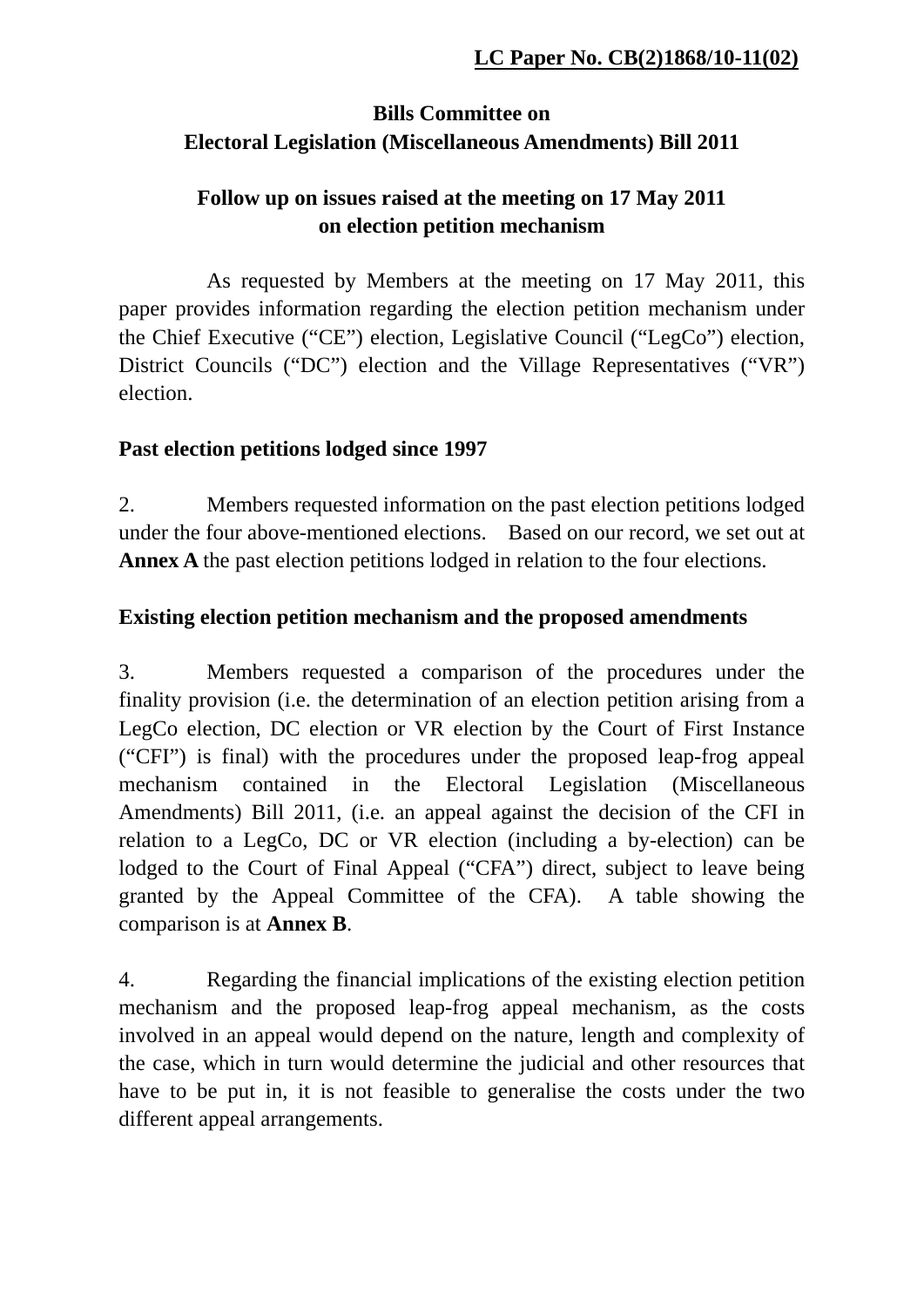### **Period within which an appeal against the CFI's decision on an election petition must be lodged**

5. Section 34(2) of the Chief Executive Election Ordinance ("CEEO") (Cap. 569) provides that an application for leave to appeal to the CFA shall be filed within seven working days after the day on which the CFI's judgment on an election petition is handed down. There is no provision in the CEEO which empowers the CFA to extend the period specified in section 34(2).

6. Under the proposed leap-frog appeal mechanism for the LegCo, DC and VR elections, an application for leave to appeal to the CFA must be lodged within seven working days after the day on which the relevant CFI judgment is handed down. At the meeting of the Bills Committee on 17 May 2011, some Members enquired whether the proposed seven-working day appeal period can be extended to 14 working days as suggested by the Heung Yee Kuk and the Shatin Rural Committee.

7. The seven-working day appeal period under the proposed leap-frog appeal mechanism follows that under the CEEO. During the hearing of an election petition at the CFI, counsels from both sides should have already made thorough assessment of the case and taken necessary actions. The proposed seven-working day appeal period can facilitate speedy resolution of disputes in relation to the constitution of the LegCo and DC as well as the office of the VR. While we note that the proposal to extend the appeal period may provide the aggrieved party with more time to make preparations for an appeal, it is also important to minimise the period of uncertainty faced by the individuals concerned who are subject to election petitions and to alleviate the constituents' feeling of uncertainty towards their representative.

8. We will continue to listen to views of Members in the legislative process.

Constitutional and Mainland Affairs Bureau May 2011 CL112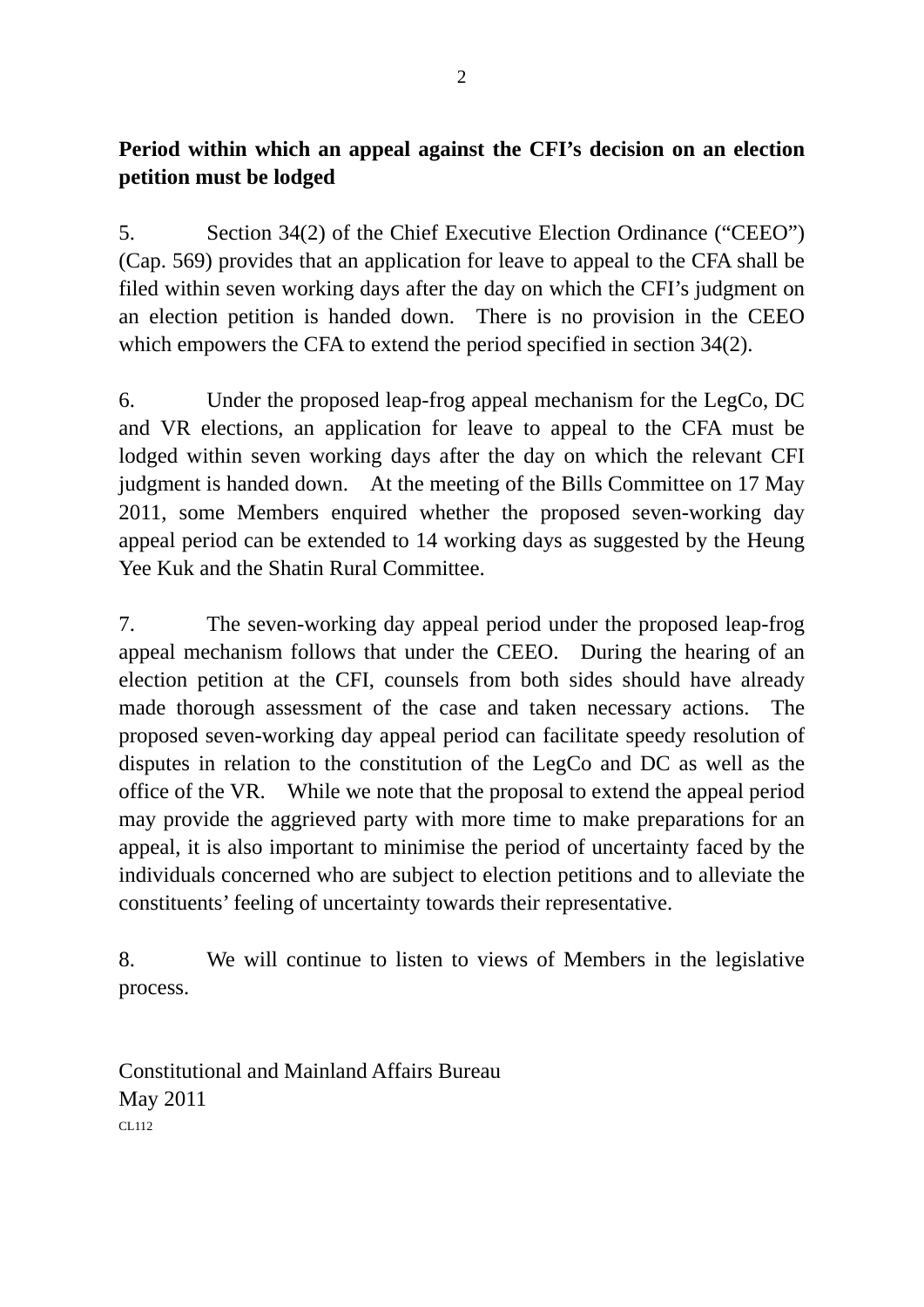#### **Annex A**

### **Past Cases of Election Petitions since 1997**

 There are statutory requirements (section 65 of the Legislative Council Ordinance, section 53 of the District Council Ordinance and section 43 of the Village Representative Election Ordinance) that an election petition arising from the a Legislative Council election, District Council election, Village Representative election must be lodged within **two months** following the date on which the election result is published in the Gazette.

2. As for the Chief Executive election, section 34(1) of the Chief Executive Election Ordinance stipulates that an election petition must be lodged within **seven working days** after the day on which the result of the election is declared.

3. Past cases of election petitions in relation to the Legislative Council election, District Council election, Village Representative election and the Chief Executive election and are set out below.

(a) 1998 Legislative Council election (no case)

(b) 1999 District Councils election (one case)

| <b>Petitioner v. Respondent</b>    | <b>Duration</b>                          |                  |
|------------------------------------|------------------------------------------|------------------|
| Lin Shui Lin v.                    | Polling date:                            | 28 November 1999 |
| Wong Hon Ho<br>(Returning Officer) | Date of election<br>results published in |                  |
|                                    | the Gazette:                             | 3 December 1999  |
| Liu Chiu Wa<br>$(2nd$ Respondent)  | Date of Judgment:                        | 4 May 2000       |

- (c) 2000 Legislative Council Election (no case)
- (d) 2002 Chief Executive election (no case)
- (e) 2003 District Councils Election (three cases)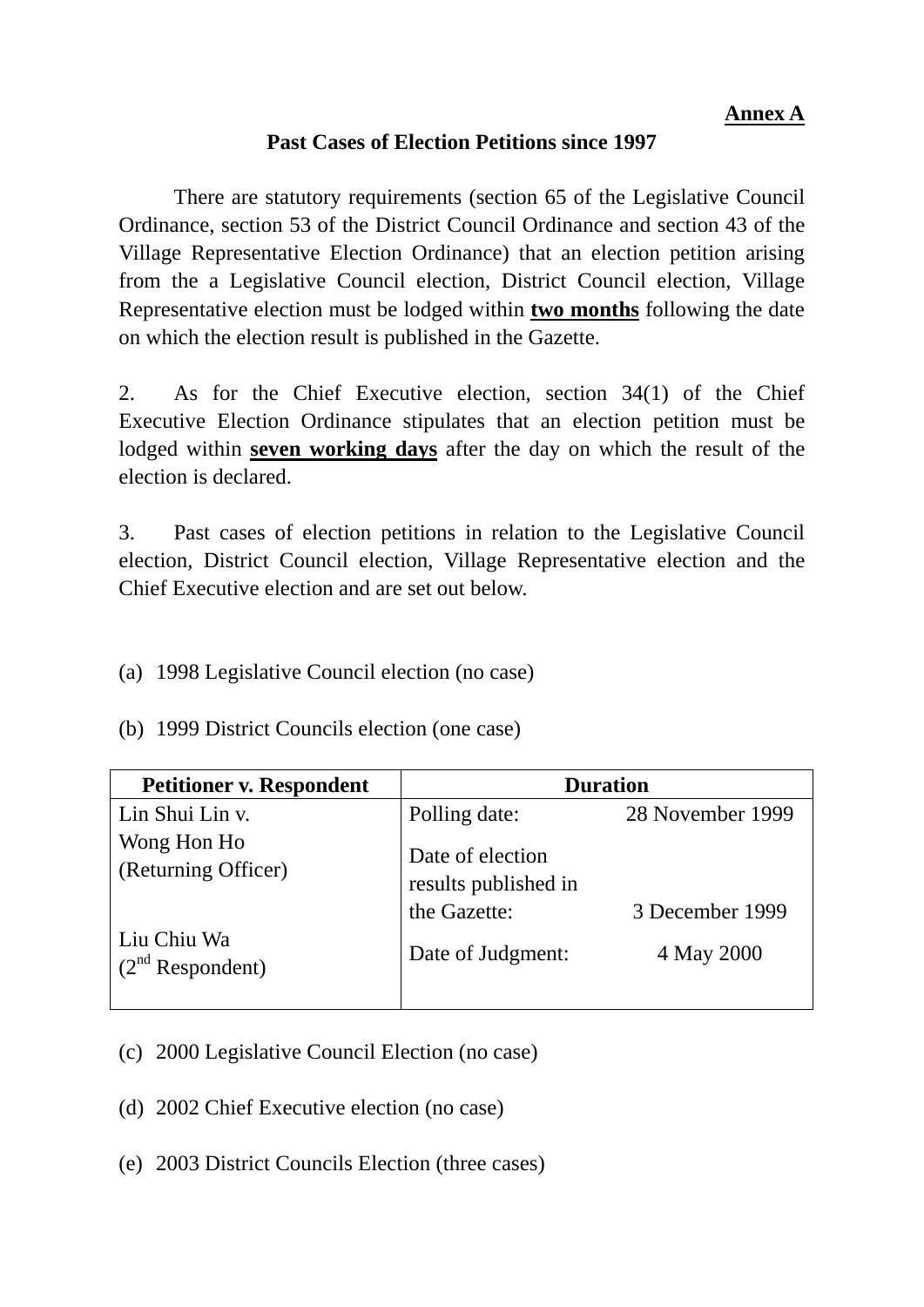| <b>Petitioner v. Respondent</b>                        | <b>Duration</b>                                           |                  |
|--------------------------------------------------------|-----------------------------------------------------------|------------------|
| Chu Hon Wah v.<br>Herman Cho                           | Polling date:<br>Date of election                         | 23 November 2003 |
| (Returning Officer)                                    | results published in                                      |                  |
|                                                        | the Gazette:                                              | 29 November 2003 |
|                                                        | Date of Judgment:                                         | 2 December 2004  |
| Chung Ming v.<br>Chow Ping Tim                         | Polling date:<br>Date of election<br>results published in | 23 November 2003 |
|                                                        | the Gazette:                                              | 29 November 2003 |
|                                                        | Date of Judgment:                                         | 9 July 2004      |
| Lam Sum Shing v.<br>Chan Kam Lam<br>$(1st$ Respondent) | Petition withdrawn                                        |                  |
| Albert Lam Kai Chung<br>(Returning Officer)            |                                                           |                  |

# (f) 2003 Village Representative Election<sup>1</sup> (one case)

| <b>Petitioner v. Respondent</b>    | <b>Duration</b>                          |               |
|------------------------------------|------------------------------------------|---------------|
| Liu Fu Sau v.                      | Polling date:                            | 20 July 2003  |
| Liu Kwok Wah<br>$(1st$ Respondent) | Date of election<br>results published in |               |
| Wong Hon Ho                        | the Gazette:                             | 29 July 2003  |
| (Returning Officer)                | Date of Judgment:                        | 15 March 2011 |

 $\frac{1}{1}$  The Village Representative Election Ordinance was enacted in 2003. Before that, Village Representative elections were not governed by laws, and there was no election petition mechanism before 2003.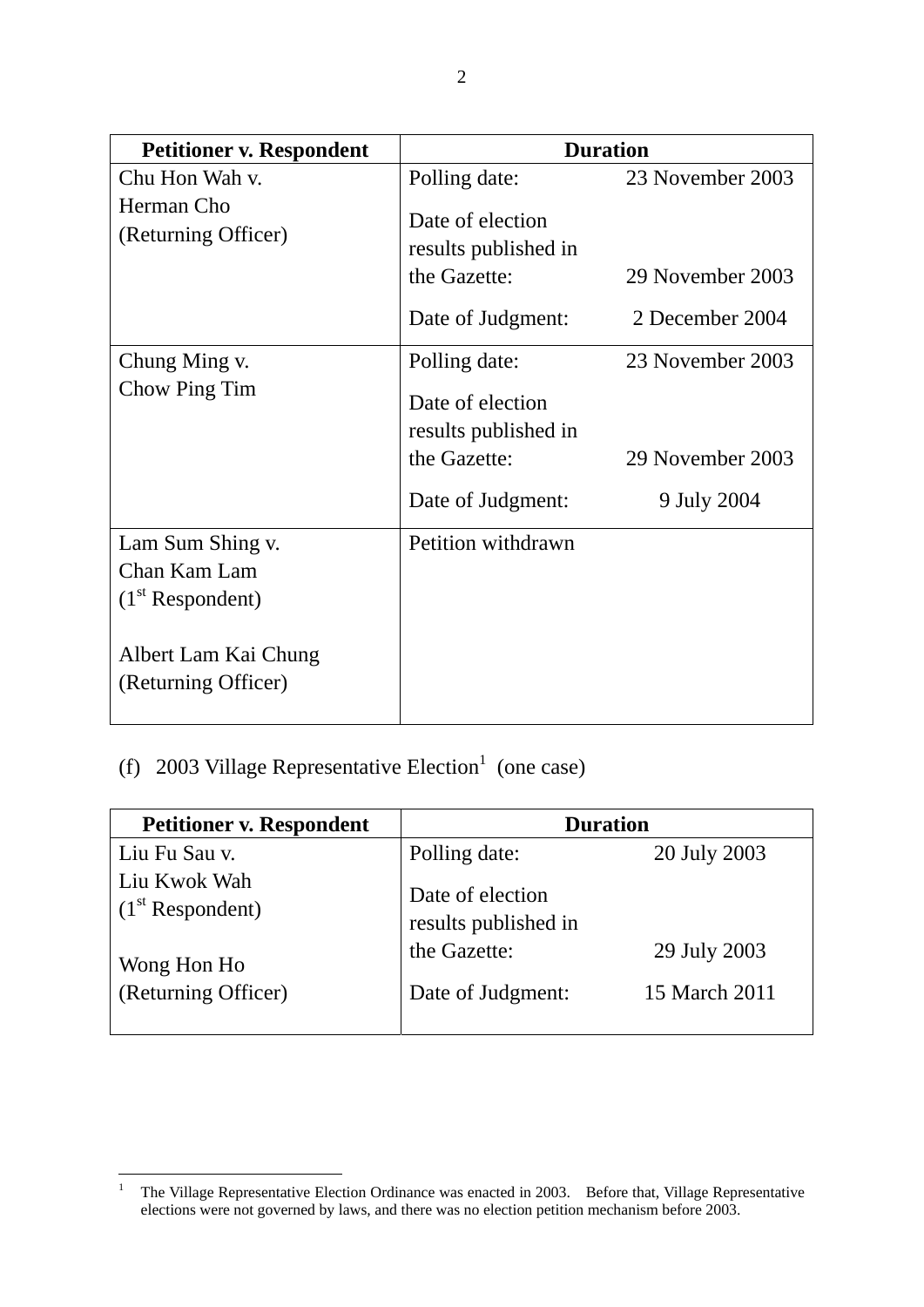- 3
- (g) 2004 Legislative Council Election (one case)

| <b>Petitioner v. Respondent</b> | <b>Duration</b>    |
|---------------------------------|--------------------|
| Tse Wai Chun v.                 | Petition withdrawn |
| <b>Howard Young</b>             |                    |
|                                 |                    |

# (h) 2004 Village Representative By-election (one case)

| <b>Petitioner v. Respondent</b> | <b>Duration</b>    |
|---------------------------------|--------------------|
| Pang Cheung Yin v.              | Petition withdrawn |
| Wong Hon Ho                     |                    |
| (Returning Officer)             |                    |
|                                 |                    |

- (i) 2005 Chief Executive election (no case)
- (j) 2007 Chief Executive election (no case)
- (k) 2007 District Councils Election (four cases)

| <b>Petitioner v. Respondent</b> | <b>Duration</b>                          |                  |
|---------------------------------|------------------------------------------|------------------|
| Leung Wing Hung v.              | Polling date:                            | 18 November 2007 |
| Yuen Kwai Choi                  | Date of election<br>results published in |                  |
|                                 | the Gazette:                             | 24 November 2007 |
|                                 | Date of Judgment:                        | 18 December 2008 |
| Ms. Tam Heung Man v.            | Petition withdrawn                       |                  |
| Choi Luk Sing                   |                                          |                  |
| Ms. Teresa Wong                 |                                          |                  |
| (Returning Officer)             |                                          |                  |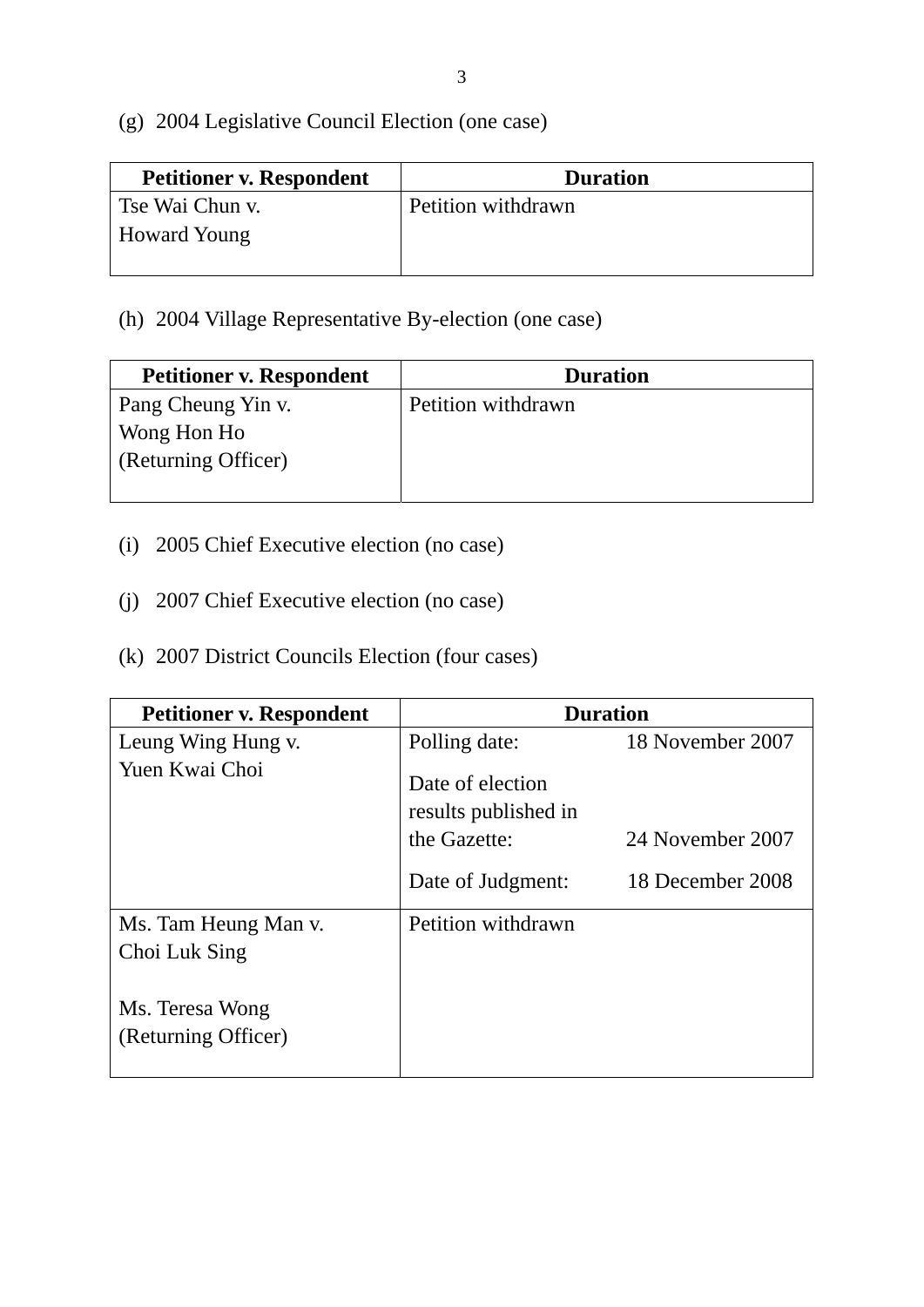| <b>Petitioner v. Respondent</b>                                                                             | <b>Duration</b>                                                                                                         |                                      |
|-------------------------------------------------------------------------------------------------------------|-------------------------------------------------------------------------------------------------------------------------|--------------------------------------|
| Lau Ting Pong v.<br>Lo Chiu Kit<br>$(1st$ Respondent)<br>Ms. Agnes Wong Tin Yu<br>(Returning Officer)       | Petition withdrawn                                                                                                      |                                      |
| Ms. Chan Yin Chu v.<br>Ricky Or Yiu Lam<br>$(1st$ Respondent)<br>Peter Chan Ping Fai<br>(Returning Officer) | Polling date:<br>Date of election<br>results published in<br>the Gazette:<br>Date of Judgment:<br><b>Court of First</b> | 18 November 2007<br>24 November 2007 |
|                                                                                                             | Instance<br><b>Court of Appeal</b>                                                                                      | 27 November 2009<br>1 March 2011     |

(l) 2007 Village Representative Election (one case)

| <b>Petitioner v. Respondent</b>                | <b>Duration</b>                          |                 |
|------------------------------------------------|------------------------------------------|-----------------|
| Tang Kum Sui v.                                | Polling date:                            | 21 January 2007 |
| Chung Koon-lung<br>$(1st$ Respondent)          | Date of election<br>results published in |                 |
| Chung Fong Yan                                 | the Gazette:                             | 26 January 2007 |
| $(2nd$ Respondent)                             | Date of Judgment:                        | 5 November 2007 |
| Johann Wong                                    |                                          |                 |
| (Returning Officer)                            |                                          |                 |
| Director of Home Affairs<br>$(4th$ Respondent) |                                          |                 |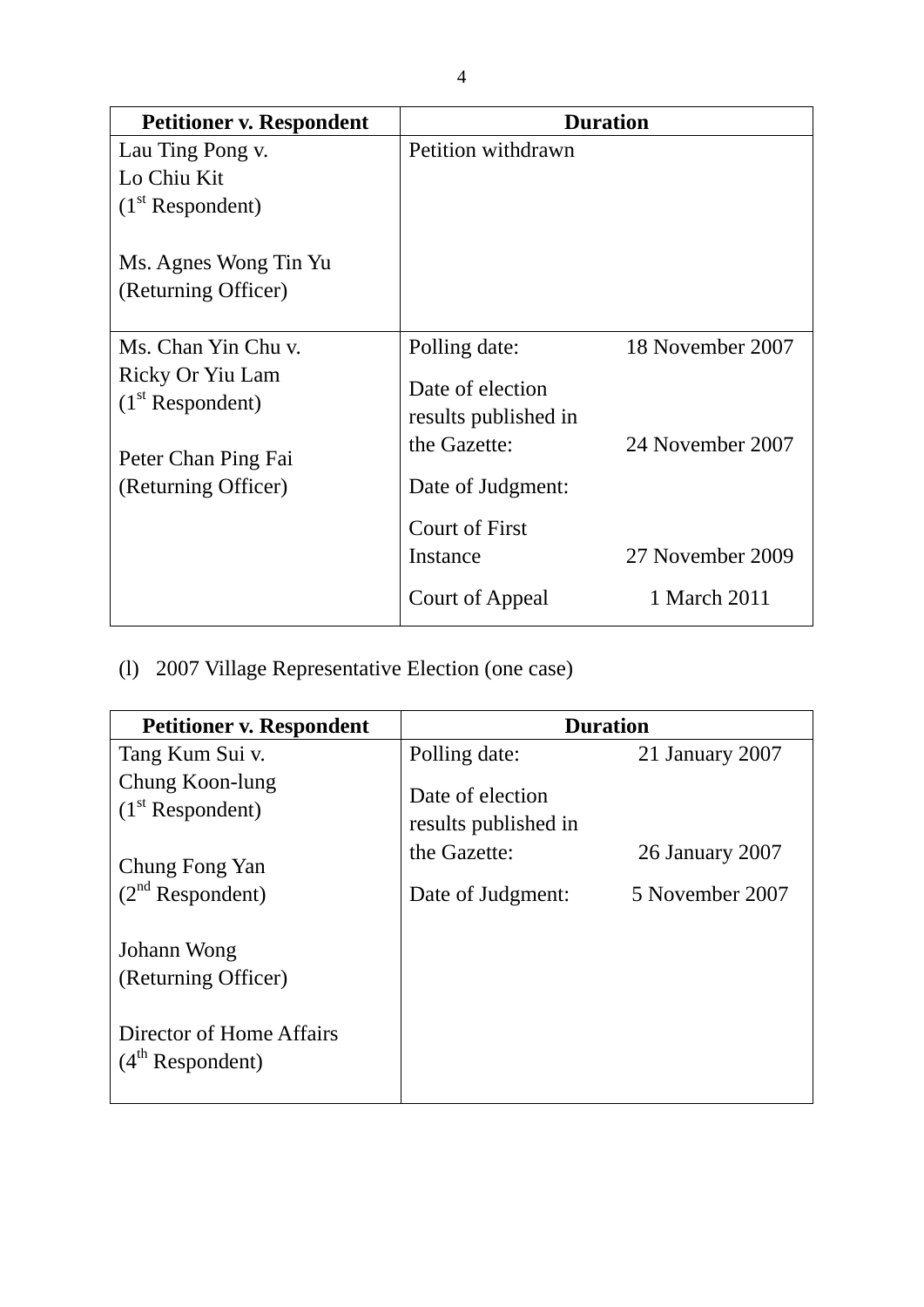| <b>Petitioner v. Respondent</b>                          | <b>Duration</b>                                                                                                                                                                                    |                   |
|----------------------------------------------------------|----------------------------------------------------------------------------------------------------------------------------------------------------------------------------------------------------|-------------------|
| Mok Charles Peter v.                                     | Polling date:                                                                                                                                                                                      | 7 September 2008  |
| Tam Wai Ho<br>$(1st$ Respondent)<br>Vincent Fung Hao Yin | Date of election<br>results published in<br>the Gazette:                                                                                                                                           | 12 September 2008 |
| (Returning Officer)                                      | Date of Judgment:                                                                                                                                                                                  |                   |
|                                                          | <b>Court of First</b><br>Instance                                                                                                                                                                  | 9 April 2009      |
|                                                          | Court of Appeal                                                                                                                                                                                    | 11 December 2009  |
|                                                          | On 13 December 2010, the Court of Final<br>Appeal remitted the petition to the Court of<br>Appeal for determination. The remitted<br>hearing took place on 31 March 2011 with<br>judgment pending. |                   |

(n) 2011 Village Representative Election (three cases)

| <b>Petitioner v. Respondent</b>         | <b>Duration</b>                          |                  |
|-----------------------------------------|------------------------------------------|------------------|
| Teng Hung Ping v.                       | Polling date:                            | 23 January 2011  |
| Lam Yu Tung, Tony<br>$(1st$ Respondent) | Date of election<br>results published in |                  |
| Yeung Tak-keung                         | the Gazette:                             | 28 January 2011  |
| (Returning Officer)                     | Date of Judgment:                        | Petition ongoing |
| Lee Tin Sang v.                         | Polling date:                            | 9 January 2011   |
| Lee Koon Sin $(1st$ Respondent)         | Date of election<br>results published in |                  |
| Chen Yee, Donald<br>(Returning Officer) | the Gazette:                             | 14 January 2011  |
|                                         | Date of Judgment:                        | Petition ongoing |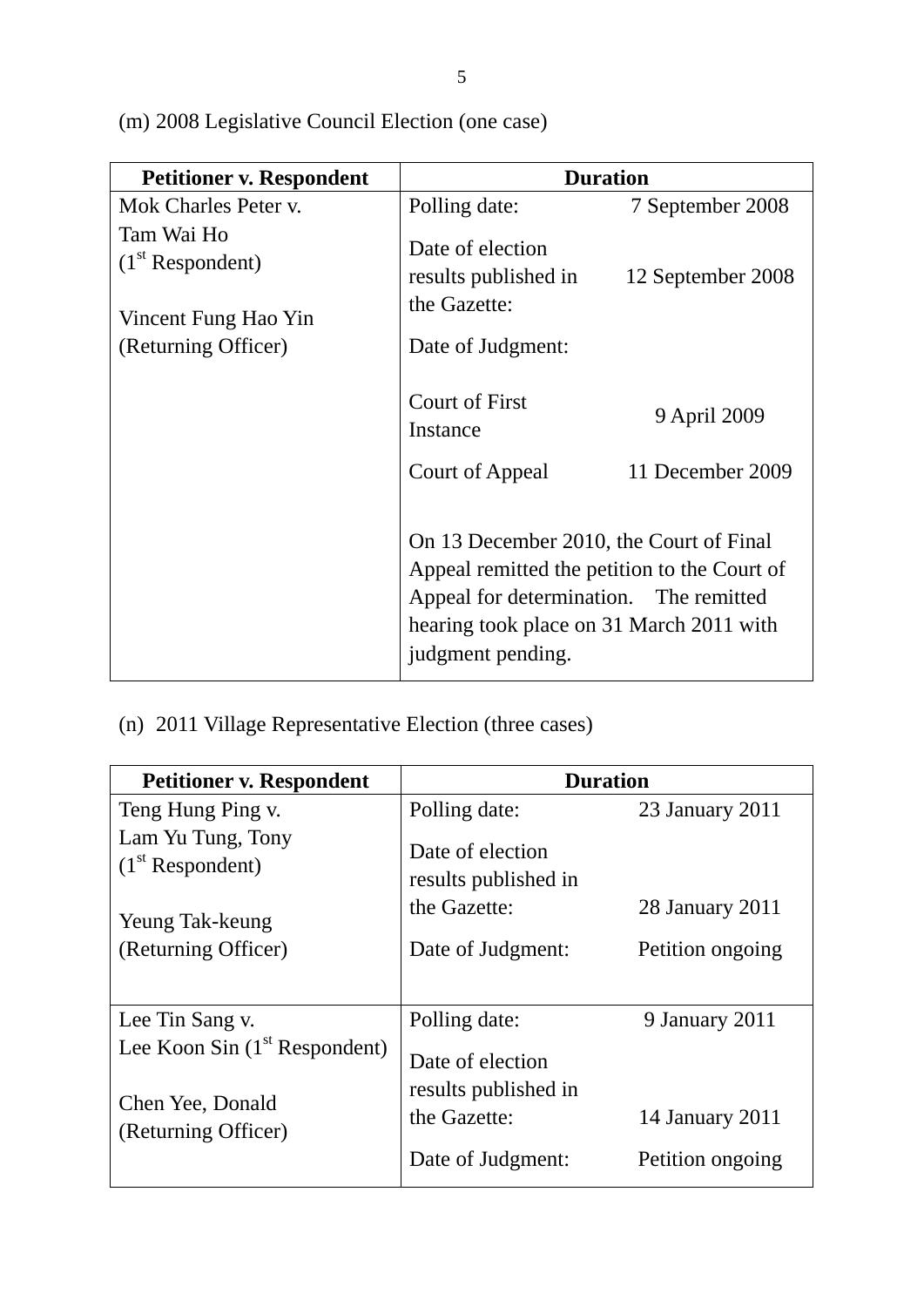| <b>Petitioner v. Respondent</b> | <b>Duration</b>                                                               |                                  |
|---------------------------------|-------------------------------------------------------------------------------|----------------------------------|
| Chan Chi Shing v.               | Polling date:                                                                 | 23 January 2011                  |
| Chan Koon Wah                   | Date of election<br>results published in<br>the Gazette:<br>Date of Judgment: | 28 January 2011<br>27 April 2011 |